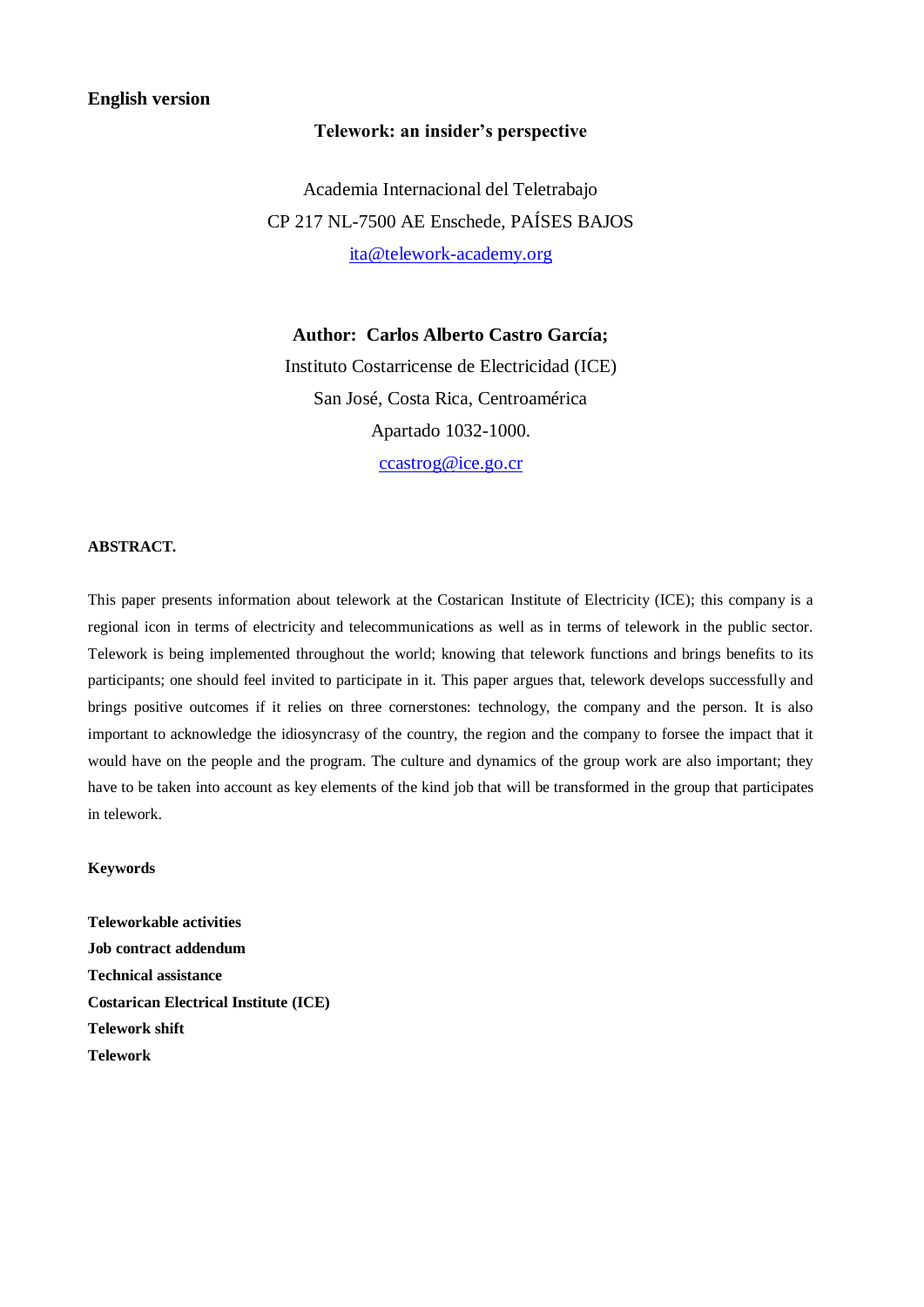#### **1. INTRODUCTION.**

The following analysis presents the experience of the author as an active participant in the telework practice developed at the Costarican Institute of Electricity (ICE) in Costa Rica. This plan began with 9 participants who decided to get involved in the first telework- pilot plan which began on November  $9<sup>th</sup>$  2007The author of this paper started working on the project from the beginning and he is still an active member of the plan today.

From the author's perspective, a telework prospect is important if it is seen from the benefits that technology, the company and the person bring in to the experience. One should consider at all times that these three elements are seen as the cornerstones that should maintain a healthy and adequate equilibrium in order for the company to be successful. All of this is done keeping in mind some of ICE's objectives such as improving costumer's service quality, increasing productivity, maintaining the company's profitability, and also providing its workers the best work development that is possible.

In Costa Rica, ICE has -throughout history- been an agent of change. It has traditionally impacted the country's society with its practices and vision and it is doing it again through the implementation of telework, up to the point of becoming an important referent and an institutional support, in this area, for the local government. From the evaluations that have been applied, it has been clear that this modality of work has been very beneficial both for the company and the employees. ICE has already reached a stage of maturity in issues related to telework but it still faces important challenges; among these challenges there is an evaluation of what can be understood as life-quality of the teleworker.

## **2. TECHNOLOGY, THE COMPANY AND THE PERSON**

From the author's perspective, just like you cannot find an unstable, three-legged stool, he sees that if telework is based on healthy and well balanced feedback that flows from these three elements or resources, it then has to direct it to the process while this is put into practice. It is possible that some adjustments might be necessary so that both stability and job performance are reached. If the right equilibrium is maintained among the feedback of all three resources, if they all managed correctly, then the result will be success, achievement and reaching of the initial goals and a promising future for the actors that are involved in telework.

Along these lines the following ideas present some considerations in relation to these three elements and their context at ICE.

#### **2.1. Technology**

This represents the highway through which the work is developed and one which must contain all computer-related and peripheral services that warranty a safe arrival to the final destination.

The most important service is Internet, which given the communication services that it offers (video-conferences, MSN, Facebook and other connectivity's) -most of which are open to all public- allows technology to be a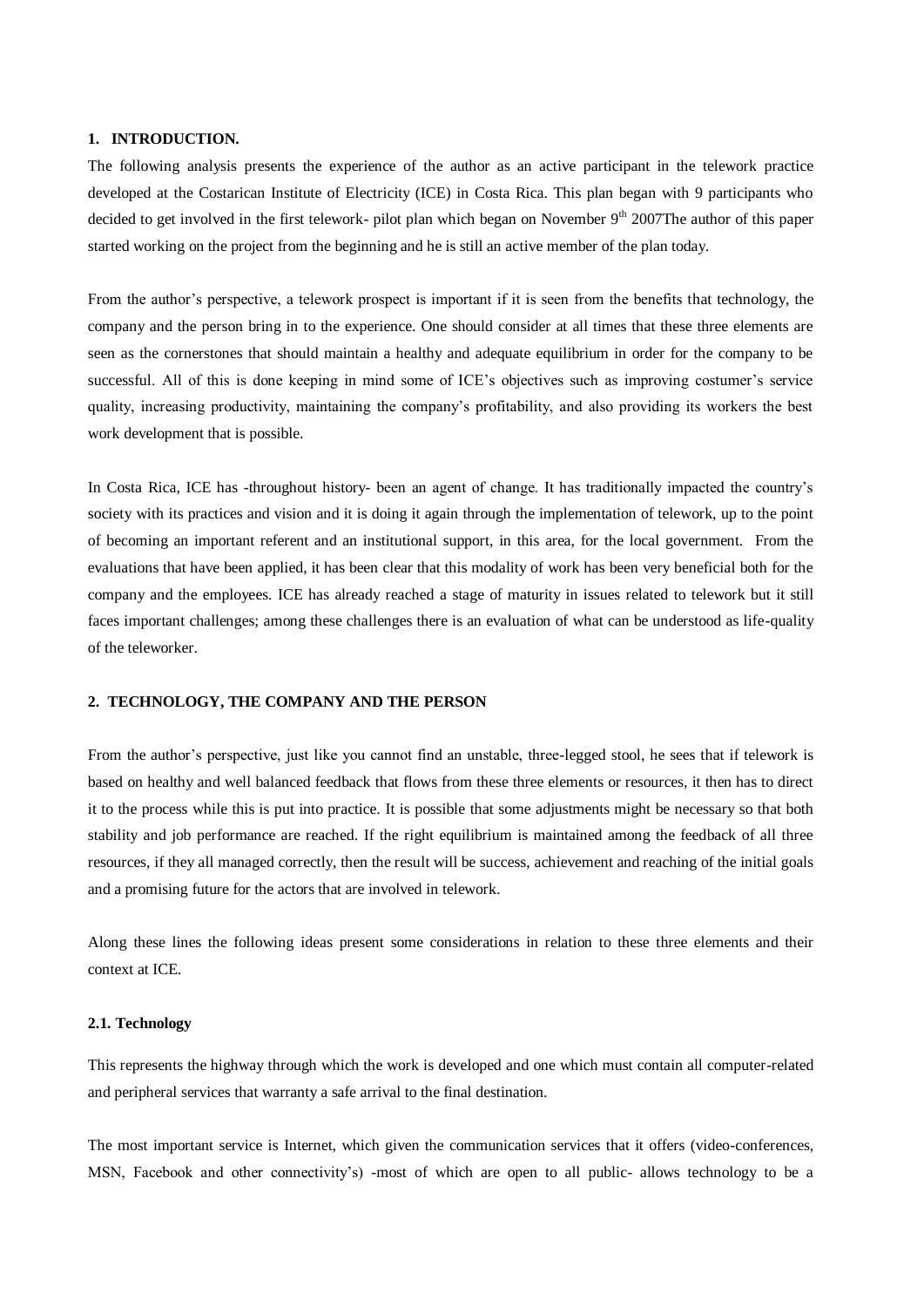complement for those company related requirements that are needed to fulfill –despite the distance- all the shores and responsibilities assigned to each worker.

Throughout the highway one should have access to administrative, financial and control services that permit to carry out the assigned job. There are many other resources that can certainly not be absent: fax services, telephones, scanners and copy machines; these can turn into useful accessories that are absolutely necessary almost indispensable depending on the task that one has to accomplish and also depending on the demands of the oficie and the shores one must get done.

If there is no adequate backup in this resource, even if the personnel and the company support are the right ones, it is hard to be successful given that the interaction among the three resources can be hindered. On the contrary it must be balanced for a better development of the activity; this with the purpose of a right complementation and synergy that will conduct to the achievement of the original objectives and why not, to exceed the goals both on the side of the company and the teleworker.

It is a well known fact that no one is born with all the knowledge and skills required to perform his/her functions. It is possible that one may run into teleworkable activities that are backed up by the company and which the worker, despite being willing to do telework, does not count with all the skills and knowledge; at least at that moment. In a case like this, some kind of training can be implemented to somehow level the skill and the technological knowledge that are required to productively perform as a teleworker and at the same time this teleworker could productively develop the telework task. This has not been the case of the project that has been developed at ICE, but still it is important to bring in to our minds as a possible scenario that should not at all represent a barrier that limits the successful practice in telework.

The country's and the company's dynamics must bring into existence telework-centers which are buildings that should count with all the conditions that are necessary in terms of technological infrastructure and the necessary support that is required for the implementation of services from the teleworker.

### *2.1.1 Reference to ICE's regulations*

In the particular case of ICE, the following are some considerations that are present in the '*Manual of regulations to implement telework modality at ICE* (Reglamento para implementar la modalidad de teletrabajo en el ICE) [1]; which constitutes the institutional policy that regulates telework in this company and which makes sure it maintains a relation with the line of development.

In regards to informational technology, whenever ICE considers it necessary it can provide the employees who decide to join telework with: internet access, phone line, equipment, materials and tools, assuming the costs that are required to achieve these means. In case the teleworker provides these resources he must be responsible for their use, updating, maintance and all associated costs.

ICE is responsible for providing technical support for the informational systems so that teleworker can do his job, ICE is not under obligation of providing support for problems that are cause due to misuse of computer resources.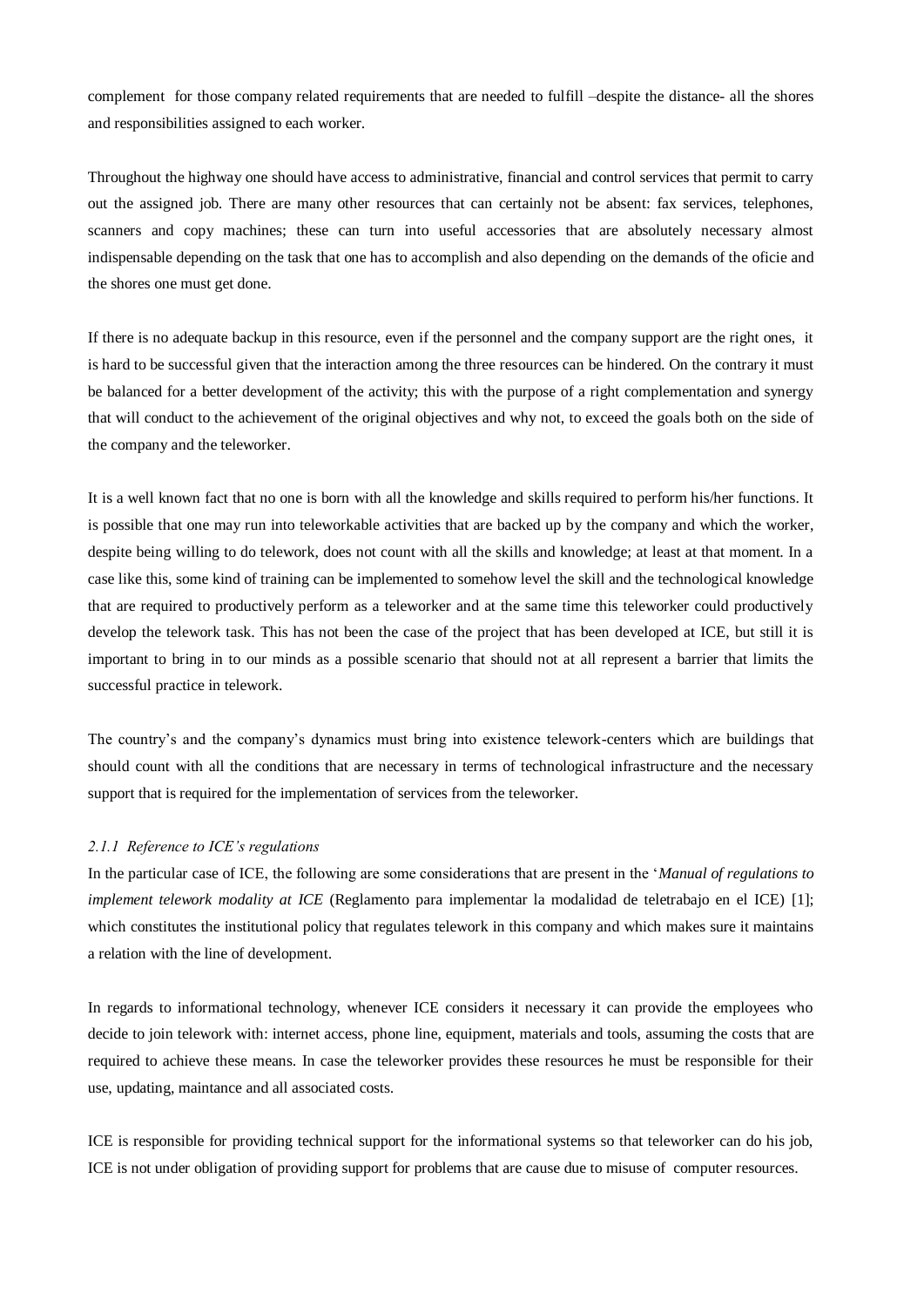## **2.2. The Company**

A second key element is the company, the importance of the company goes beyond the expectations of success of telework because it must intervene in the organization if they want to achieve success in the attempt to develop a program as complex as this. When talking about ICE it is important to keep in mind the kind of company that this represents. Table 1 presents a brief description of the company in reference to electricity and telecommunications services.

| <b>Costa Rican Institute of Electricity</b>                                                                            |  |
|------------------------------------------------------------------------------------------------------------------------|--|
| (ICE)                                                                                                                  |  |
| <b>Energy Sector:</b>                                                                                                  |  |
| The ICE was founded in 1949 with the purpose of promoting the development of the country while offering                |  |
| electricity service to the country.                                                                                    |  |
| From a vertical perspective it develops the activities of production transmition and distribution of electricity in    |  |
| the area.                                                                                                              |  |
| It carries out activities related of planning of energy.                                                               |  |
| It functions as a market operator and as an electric system operator at the level of electric interconnectivity in the |  |
| Regional Electric Market (MER, for the Spanish acronym) for the central American region.                               |  |
| It currently offers an approximate electrical coverage of 99,2% in Costa Rica.                                         |  |
| Telecommunications Sector:                                                                                             |  |
| The company started to strengthen and develop the sector of telecommunications in the country in 1963                  |  |
| It is currently in charge of providing telecommunication services in Costa Rica.                                       |  |
| It is now starting to offer new services such as cable TV, wireless internet and others, using the                     |  |
| telecommunications platform, activities that depend on the possibilities of the platform and on the demand.            |  |
| From a coverage perspective 66.05 % of the Costa Rican households have telephone service and 45.5% of the              |  |
| area with population has cellular phones.                                                                              |  |
| Currently there is a movement towards opening the electricity and telecommunications market to private                 |  |

company participation.

Table 1: General Information about ICE

When analyzing the role of the company, the area of personal and human resources must develop, test and approve methods of diagnosis, evaluation, follow-up and control that allow them to take the pulse of the development of the management. The criteria of acceptance has not only to investigate but define most of the instruments of diagnosis and evaluation used as well as several services that will contribute successfully in this modality of work; they must possess elements of control in constant evolution counting with the support of specialized personnel.

Also, the company must provide the technological platform mentioned above, as well as the support and proper maintenance. Besides this the company must provide an adequate space that is suitable and could be adapted in the main office in order to provide the teleworker and the company a connection to assess the development of his or her work without constraints or any other kind of difficulties.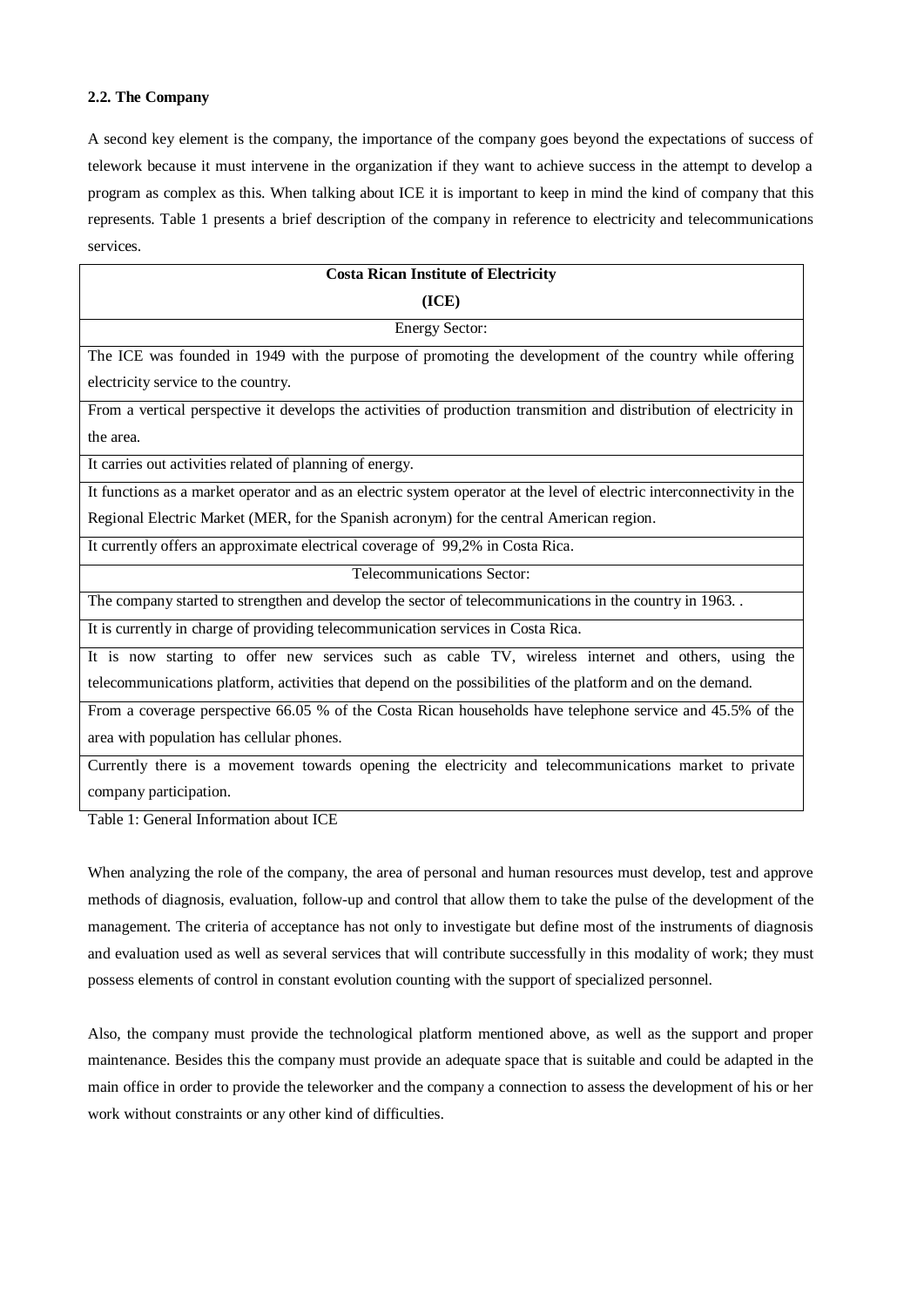It is important also to formulate and to establish a plan of incentives or stimuli that is well structured and reasoned which will reward the outstanding performance of the teleworker once the aims and goals that were proposed are reached.

The levels of the management constitute key elements of the process, and for these the author proposes two different categories: the top management and the immediate management.

The top management must not only say that they believe in what is done but they must also commit themselves to what is done. In this same manner, just like not all the people can participate in teleworking, not all the management have the aptitude to send his or her people to telework. These must then endorse the managerial project in a general way and with actions and concrete limits; they must be thinking about endorsing the effort and the work of the group of persons who devote themselves to this. It is important to motivate as well as to instruct the "hard" levels of the organization in order that they do not stop the civil servants' participation and the success of the program.

This superior level is in charge of having an integral evaluation of the benefits that telework provides; not only for the company and its earnings but for the society the teleworker and his or her family.

The immediate management have as much or more importance inside the organization scheme in order to promote telework, given that if the immediate headquarter believe in there people, this supports the work team integrally, it supports with the teleworker requirements, it follows up the achievement of goals and the given objectives. It assesses and follows up the integral dynamics of the group work; it will also have the capacity of searching for an adequate balance in the distribution of the work in the team under their supervision. It is convenient that they also assess and follow up, not only the teleworker and his or her task, but also the whole team integrally; this can be done with a specific assessment in this modality of work. The immediate management will also be capable and responsible of proposing improvements and feedback to the superior management. This chiefdom once it has achieved its role as part of the program, it cannot expect anything more than successful results coming from the effort made by the organization and the cooperators. This is possible if the process of selection and the integral dynamics have been conducted appropriately.

Certainly the role of the company is the most complex since it involves any element both internal and external to the organization to the extent that this may be required to reach the success of the telework and of its different teams of multidisciplinary work that support any relapses to reach the constant success of the organizational program. One of its functions for example is to evaluate the different areas of the organization in order to establish which one of them has functions that could be 'teleworkable'.

It corresponds to the company to define and evaluate the necessary human and technical equipment in order to promote the workers disposition towards telework. Emotional and physical health as well as a the family relation that allows the company to have a win-win effect once the teleworker join this modality of work.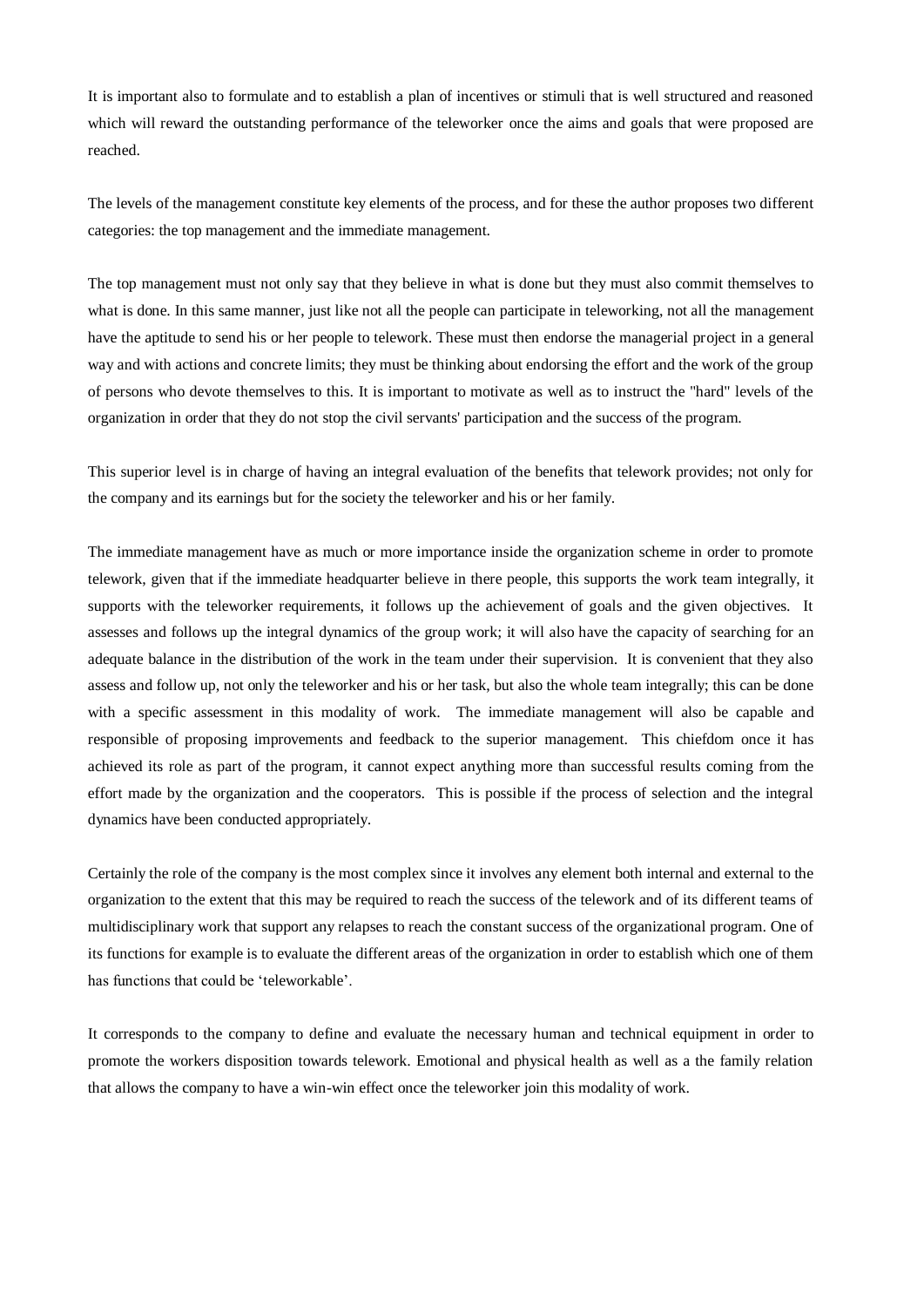## *2.2.1 Reference to ICE's regulations.*

Still based on the '*Manual of regulations to implement telework modality at ICE* (Reglamento para implementar la modalidad de teletrabajo en el ICE) [1] the next section presents important elements associated to this topic.

*Teleworkable activities* must abide by the following characteristics:

- $\Box$  They can be developed outside the office without affecting the normal performance of the process through the use of the informational and communication technologies.
- $\Box$  They are associated with clear objectives and specific goals that allow for a good planning, follow up and control.
- $\Box$  Supervision is indirect and based on task completion.
- $\Box$  Communication comes through telematic means mainly.

The *role of the management* will guide to planification of activities and establishments of goals through which the performance of the teleworker will be measured. It must supervise these activities through reports that have specific deadlines and which also have indicators, that must have been previously agreed on between both the management and the teleworker.

The management must have *access to a space* that offers the conditions that are requiered in case the workers need to come to the office. This must have internet access and the adequate conditions that allow the teleworker to continue with his functions at least transitorily.

The management must maintain the *adequate conditions of the work environment*, any retribution, development opportunities and social integration of the teleworker participating in this modality of work.

Some divisions that are involved in telework at ICE are:

The Attention Call Center for the Division of Computer Science and Comunications (*Centro de Atención de Llamadas de la Dirección de Informática y Comunicaciones* (CALLDIC)). It is responsible for providing the teleworker with technical support to solve technological infrastructure problems through remote media. In case remote assistance is not possible regional technical support will asist them.

The Client Division for the Telecomunications Area (*División Clientes del Sector Telecomunicaciones).* It is responsable for the installation and optimal up keeping of telematic networks that are required to do telework tasks.

*The Areas Human Resources, Managements and Strategic Business Units (Gestión de Recursos Humanos de las Divisiones, Direcciones y UEN*). They must support the process of inclusion and follow up of the teleworkers in this program.

### **2.3 The person**

The third key to secure the success of telework is the person. In this sense, those who wish to get involved in telework must satisfactorily fulfill a set of individual attitudes, actitudes, qualities and capacities to succeed in the program.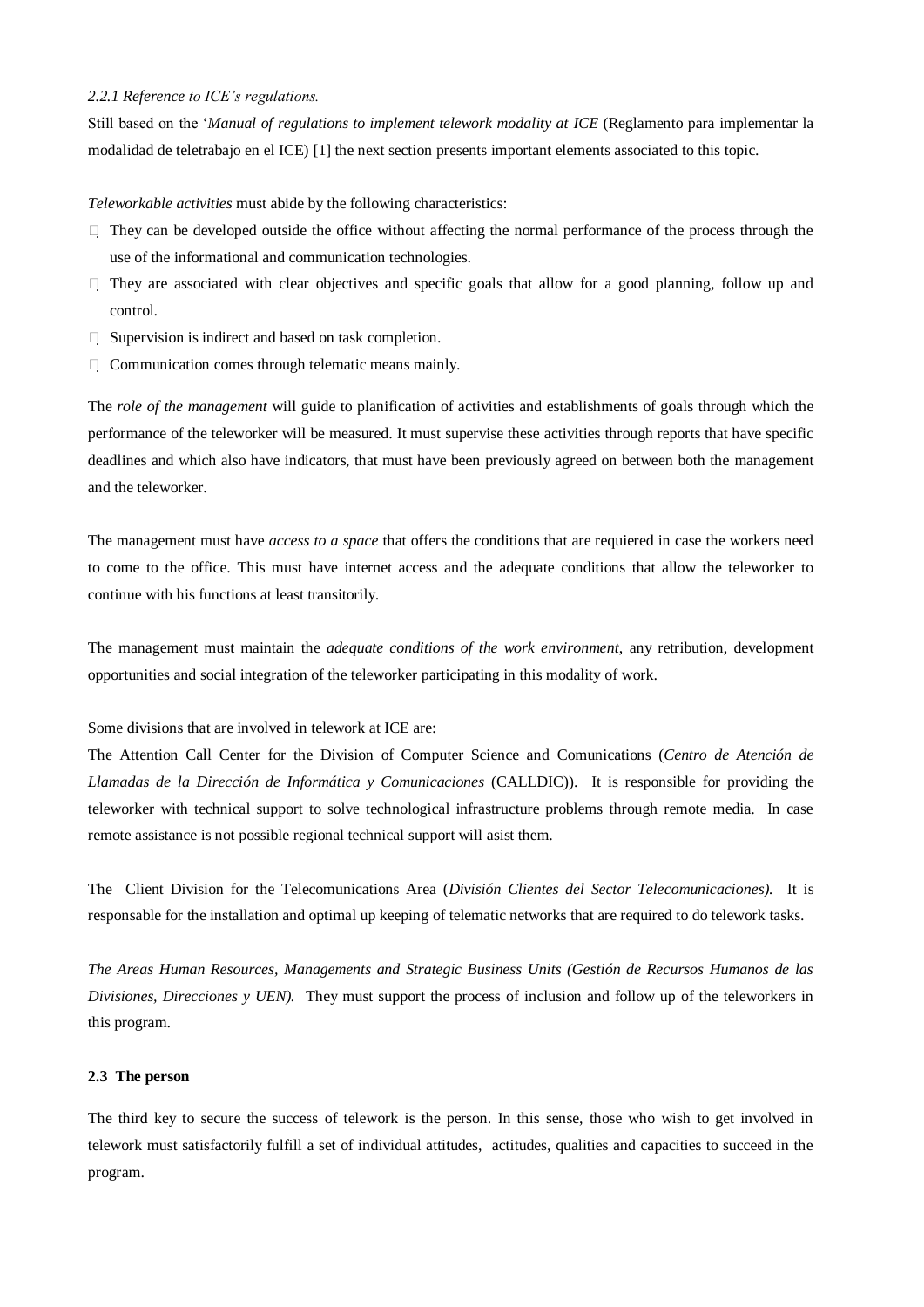In the same way that the company can achieve savings it would also be expected that the staff members also earn some savings. Though the teleworker electricity bill or water service and other expenses may increased; it would be expected that he/she to receive some benefits on the reduction of expenses such as transportation or fuel. He or she may improve her/his eating habits, family relationships and he/she could grow closer to his/her family. At this point, it does not mean that the person is going to neglect his duties and concentrate on his family, since it is through establishing controls and monitoring by the leadership that the company could also warranty success. But the advantages given to the worker and his/her family cannot be denied: it provides more time sharing with children or close/sick relatives. Thus, it could also be expected that it will eventually benefit the teleworker, his/her quality of life and his extended family.

### *2.3.1 Reference to ICE's Regulations* [1]

In the following section some of the ICE's regulations concerning the teleworker will be commented.

An *addendum or new work-contract* specifying the teleworker system condition must be signed by the worker according to his/her working situation.

The teleworker *must be available throughout the established working shift* to serve the directors, partners and clients and other matters through email, telephone video-conference or any other means. Should the director require it, the teleworker must present himself/herself and carry out his or her duties personally. Failure to do so will be sanctioned according to the dispositions stated in the Rules and Regulations for the Staff concerning job desertion.

Spence's coming from *electricity, water and food consumption and related to teleworking activities must be covered by the worker*. Working-tours and meetings related to the worker's functions are covered by the current working rules and regulations.

The worker must cover the official work-shift from the company. However, the working schedule could be flexible, as long as the director approves of it and it affects neither the normal development of other partner's activities nor the working processes necessary to carry out those activities.

## **3. ¿WHAT HAS BEEN ACHIEVED AT ICE?**

A series of experiences describing the mature stage in the process reached today at ICE will be described below.

#### **3.1 The Teleworking Pilot Plan. [2]**

Some of ICE's workers had been studying and analyzing the viability and convenience of implementing a teleworking pilot plan within the institution. The purpose was to study this plan's productivity to carry out this working practice in the organization.

The idea was promoted without having any clear reference of this kind of working practice in the country, thus the low attendance to the call for participation in the project. This fact together with the legal gaps in the country forced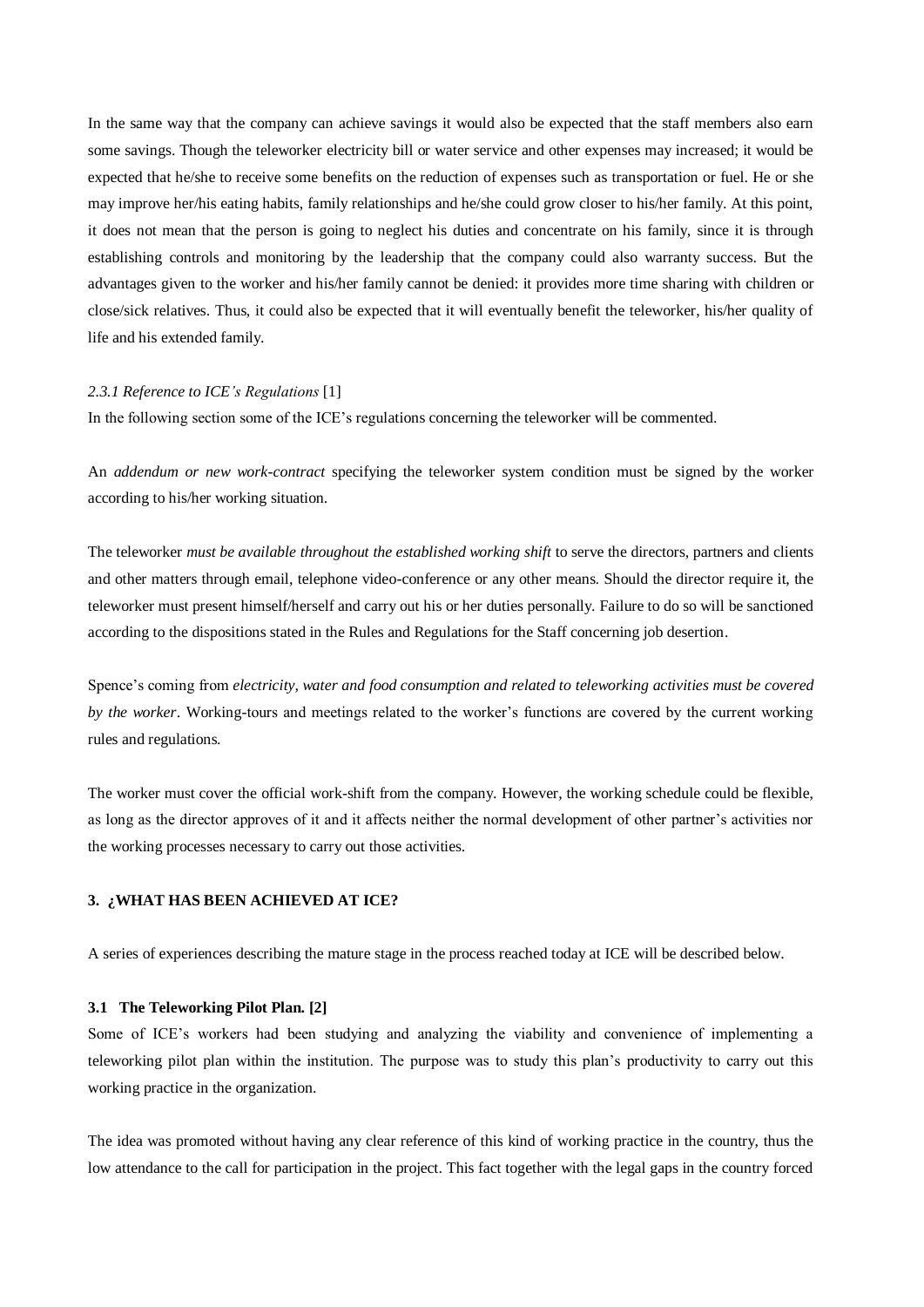ICE to encourage an important change for the country concerning the rules and regulations on this working practice. Other key elements were connectivity and support infrastructure for telework that was studied and improve as the pilot plan developed.

One important element, which is also part of the foundation premises at ICE, indicated that this Institution must be a referent for the Costa Rican government, including also the aspect of empresarial management. From this perspective, telework is conceived as a way of improving productivity, efficiency and efficacy at an institutional level, it also tries to improve the employees working conditions at a social level and at the same time tries to improve customer's service. Based on this, there were clear expectations and interests as to why it was important to support this project in order to achieve success.

Through involvement and participation of an interdisciplinary team a final compilation of job characterizations, teleworkable activities, the definition and evaluations of the physical and ergonomical conditions of the working place were defined. This group also defined the technological support for the teleworker to accomplish the job he/she was assigned.

The put into practice of the project permitted to validate and make adjustments regarding organizational planning and coordination. This lead to the implementation of activities in terms of quantitative objectives, and to providing a chance for a change in culture towards a better use of informational technologies. Table 2 shows a summary of qualities of first pilot plan.

| Description                                     | Reference                |
|-------------------------------------------------|--------------------------|
| Beginning date of pilot plan                    | November $15th$ , $2007$ |
| Participants who started pilot plan             | 9                        |
| Participants who finished pilot plan            | 16                       |
|                                                 | (63% men, 37% women)     |
| Ending date of pilot plan                       |                          |
| Participants currently involved in teleworking. | 184                      |

Table 2: Summary of features of pilot plan and current plan.

When the pilot plan started there were a total of 9 teleworker; the plan grew progressive to achieve a total of 16 teleworker at the end of this same plan. The first time the plan was implemented was between November 15<sup>th</sup> 2007 and May 15<sup>th</sup> 2008; this time, 63% of the participants were men, 37% were women. A total of 63 % belong to the category of 'professionals', 31% were 'administrative', and 6% were 'technicians'. 56% of these workers had less than 11 years working for the company. This time there was participation of workers from the Metropolitan Area (GAM in Spanish), that is where there is a higher concentration of population in the country. There were representatives of four from the seven provinces in the country. Currently there are 184 people involved in this job practice.

The following chart presents how this plan was implemented at ICE from an organizational perspective. The coordinator team was formed by an interdisciplinary group of workers from several areas of the company. The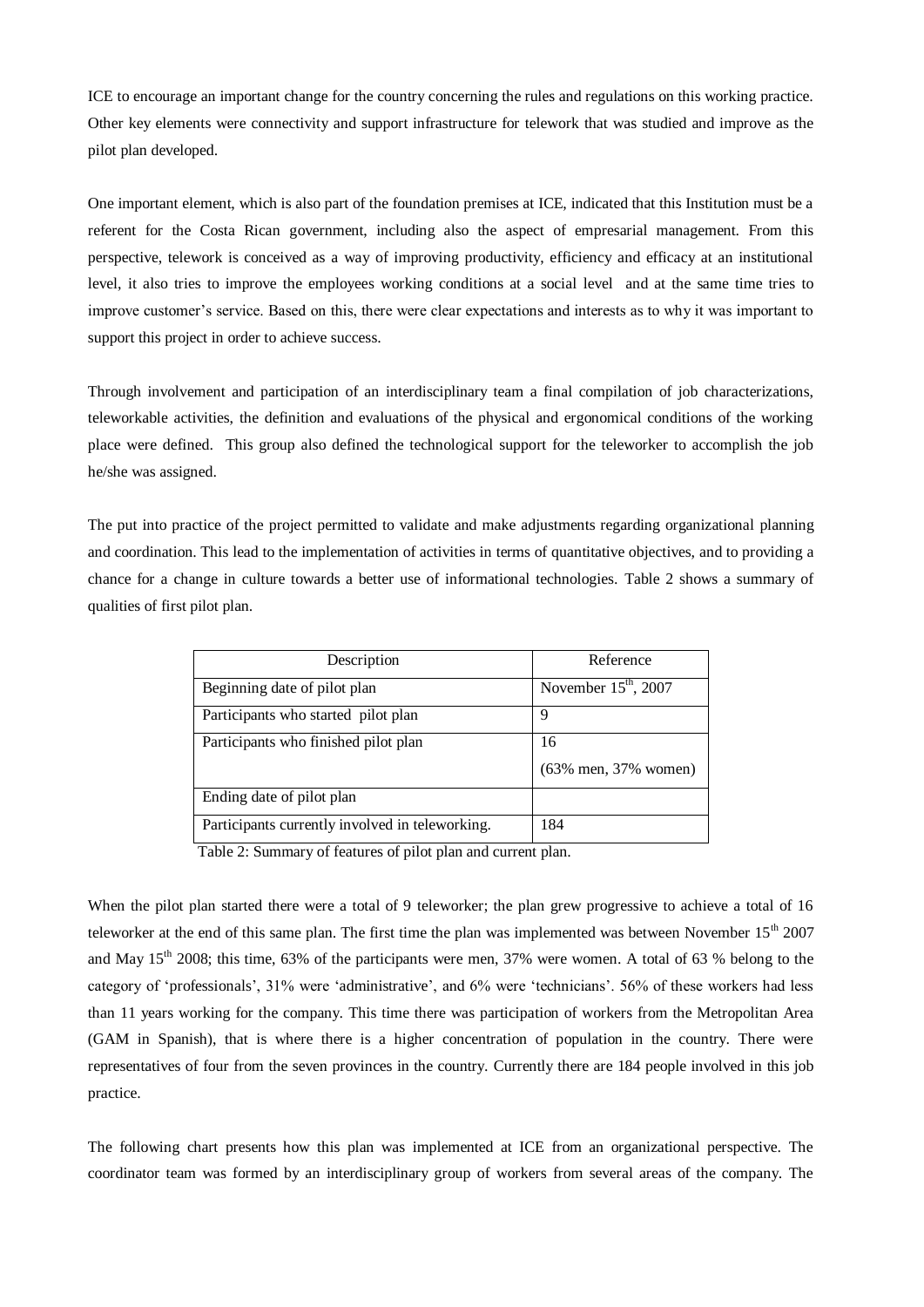following chart represents the process that the pilot plan underwent, the different stages and the activities that were implemented in each stage.



Chart 1: Organization for the implementation of the Pilot Plan [2]

Table 3 below presents the general criteria that served as a base for the selection of participants to be part of the first pilot plan at ICE [2]. This was part of the first stage referred to in the chart above and it represents the basis for the subsequent success of the plan.

| <b>Element</b>         | <b>Characteristics</b>                                                                 |  |
|------------------------|----------------------------------------------------------------------------------------|--|
| <b>Personal</b>        | Flexibility, adaptability, self-discipline, independence, dynamicity and trust-winner. |  |
| <b>Characteristics</b> |                                                                                        |  |
| Job-related            | Ability to work without supervision or pressure from a superior/ boss, good            |  |
| <b>characteristics</b> | communication skills, social skills, organization skills, time management, problem     |  |
|                        | solving ability, job experience, knowledge and experience in the company.              |  |
| <b>Personal</b>        | Appropriate physical space, social lide outside home, positive social environment,     |  |
| <b>Circumstances</b>   | willingness to telework, need to look after kids or elders.                            |  |

Table 3: Criteria for Pilot Plan

# **4. TELEWORKING: POSITIVE RESULTS AND CHALLENGES AT ICE**

## **4.1 Positive results**

The results from the telework pilot plan represent an important platform in the promotion of teleworking inside and outside the company. The following are some of these results:

4.1.1 There is an evident professional growth for the organization and for the teleworkers.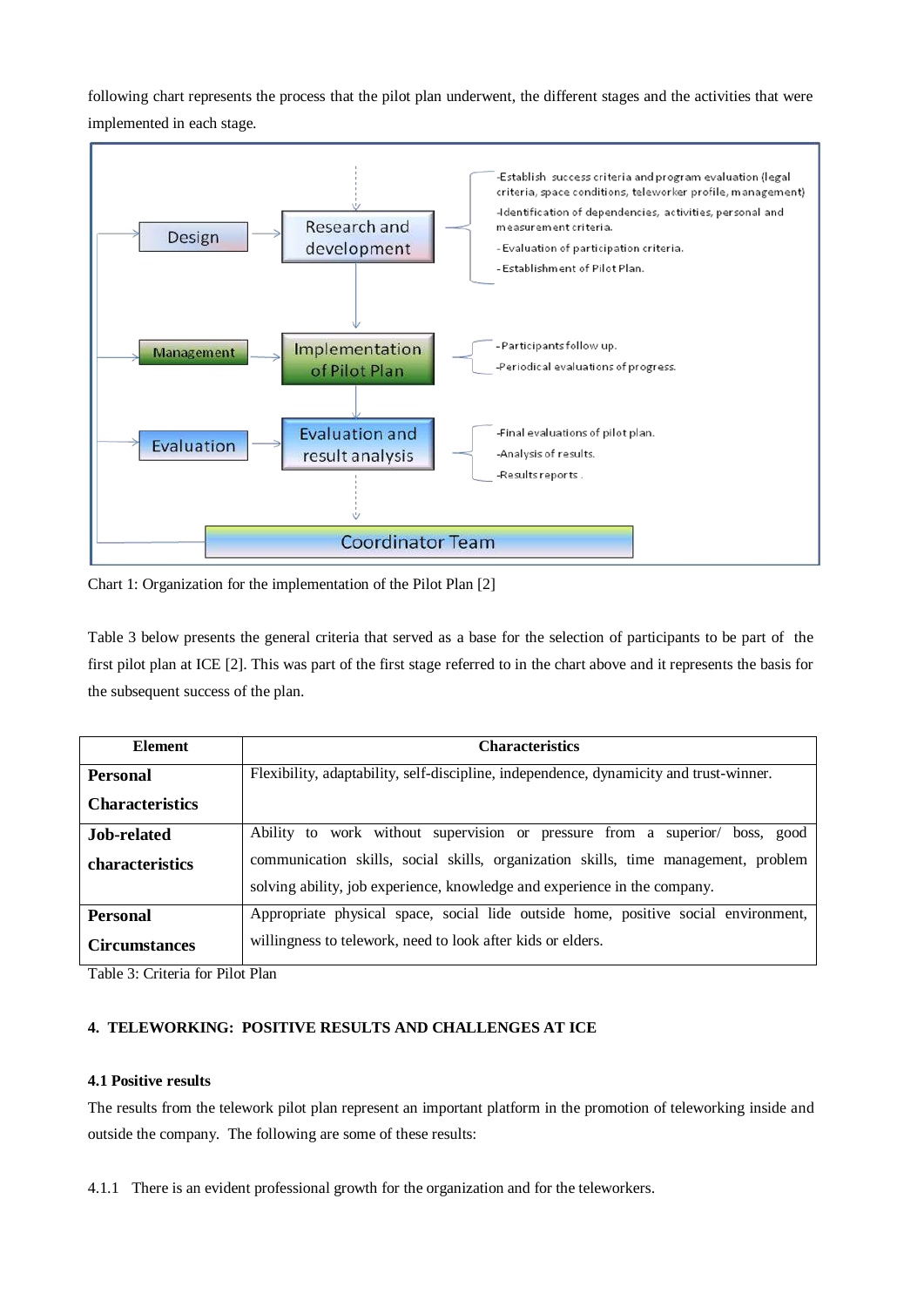- 4.1.2 All workers involved in the pilot plan have succeeded in their role and none of the have been required to return to work in the office.
- 4.1.3 ICE has perceived monthly revenues of approximately US\$400 per teleworker.
- 4.1.4 ICE has become a model in the promotion and support of teleworking for the government and the whole country. This resulted in the publication of a governmental decree and the modification of the modification of the Labor Code of Costa Rica in favor of teleworking at a national level.
- 4.1.5 Currently there are 23 Costa Rican public institutions developing pilot plan on teleworking.
- 4.1.6 A gradual growth in the number of people involved in teleworking in the ICE's pilot plan is being evident: 9 teleworker at the beginning, 16 at the end of this same plan, and 184 in different areas of the company today. This shows the positive outcome of an effective program dynamic.
- 4.1.7 There is a positive modification in the way work is organized as a result of the benefits perceived form telework.
- 4.1.8 There is quantitative evidence that shows that productivity has surpassed expectations in 110% average.
- 4.1.9 Research on working environment has shown that working relations between teleworker and the management has improved.
- 4.1.10 It is possible that the number of leaves of absence has decreased -as has been the experience of the author-; this will be given further investigation to see if it is a general condition.

### **4.2 Challenges**

Departing from the telework experience ICE is also facing new challenges which are at the same time stimuli to succeed in the activity of teleworking. The following are some of these challenges.

## *4.2.1 ICE as a virtual Company*

Several organizations that provide services through the use of virtual platforms are well known in the business sector; both, to the inside and outside of the company. This idea turns into one of the most defying challenges for ICE given that it will allow the company to offer an emphasis on customer service that also will bring back higher achievement and profit for the company and the client.

# *4.2.2 Culture and Leadership of the Management*

There is no doubt about the important role that leaderships perform in the success of telework, from this it becomes fundamental to create and boost necessary actions so that whenever it is required leaders can be exposed to the importance and the benefits that derive from telework.

#### *4.2.3 Examine the Quality of Life of the Teleworker*

It is frequent to talk about improving the teleworker quality of life. This is the reason why ICE is promoting a series of actions to evaluate the worker's motivation, projection, emotional stability and any other element necessary for properly evaluating the teleworker quality of life and their interaction. In this way ICE can keep track of the different elements and situations that guaranty the success of teleworking; as well as the way in which it benefits the institution's workers.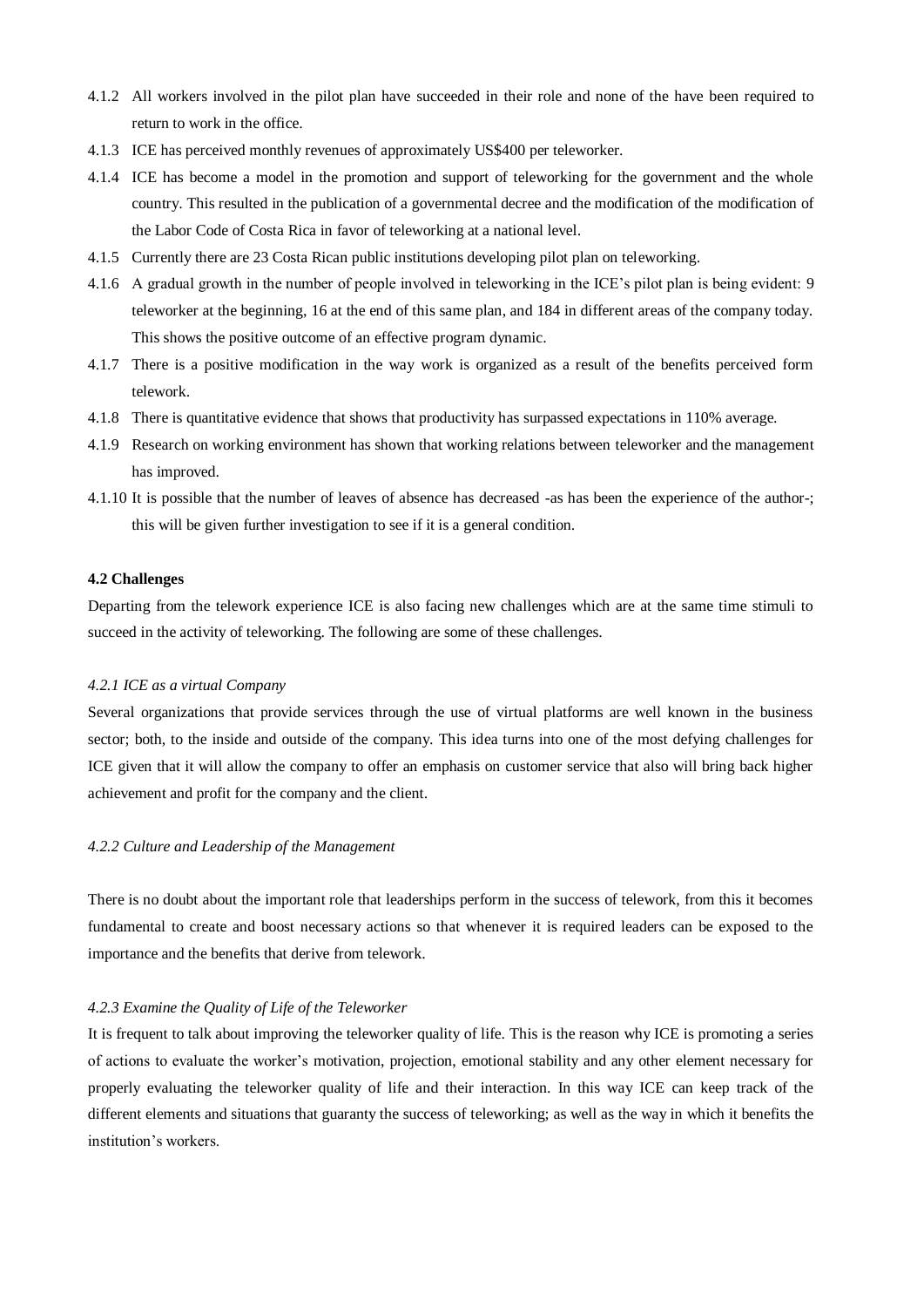## *4.2.4 Telework-center Net*

It is a fact that ICE is implementing the necessary actions to set up at least ten telework-centers in strategic points around the country. These telework-centers will provide the necessary infrastructure to implement this working practice beyond the limits of ICE, even including other institutions of public sector.

## **5. CONCLUSIONS**

The following are the author's conclusions derived from interviews and informal discussions with different agents who are part of teleworking at ICE (ICE's teleworking general manager, intermediate management, co-teleworker and workers in general). These conclusions summarize the experience and expectations of ICE as an institution in regards to teleworking.

- 1. ICE is one of the most important companies of Latin America. It has been decisive at different moments in the country's history because of its innovative ways. Teleworking has been one of them: ICE became the first public company in Costa Rica that developed and implemented a pilot plan and later put into practice the modality of telework in the organization.
- 2. Due to teleworking ICE experienced a raise in its productivity, improved the quality of its products, and made a better use of its facilities while saving institutional resources thanks to the work in location.
- 3. Teleworker experienced an improvement in their productivity resulting in more time to share with their families. This is a stimulating result especially when teleworker have kids who required the guidance of their parents or when there are elders who may require special care and attention, even if partially.
- 4. Reduction in the numbers of leaves of absence, the feeling of having more control over stressful situations – traffic jam, lack of parking spaces, commuting-, are other benefits that cannot be lefts aside. Flexibility in schedule is also important, especially if considering that coworkers at the office may require support at any time.
- 5. ICE has the challenge to perform or carry out a deeper analysis of the company and the country's idiosyncrasies: what are we like? How do we behave? What can we expect from our co-workers or bosses? What can we expect from our families and neighbors while working at home? And what impact is this going to have in our job-performance? If the company does not examine these issues, it is important for people interested in teleworking to think a bit about them. These matters are going to be part of the teleworker daily life until they reach a mature stage in the process.
- 6. Currently ICE has reached that mature stage: having started with 16 workers there are now 184, a number that is growing gradually. This is a healthy behavior which offers an optimistic view of the development and implementation of the teleworking at home or in a teleworking-center.
- 7. ICE supports and helps the action of the government in regards to teleworking. This means that the project has been successful and that better things are yet to come; not only for ICE but for the whole country.

It has been a pleasure to me to share this personal experience regarding the success of teleworking at ICE in Costa Rica.